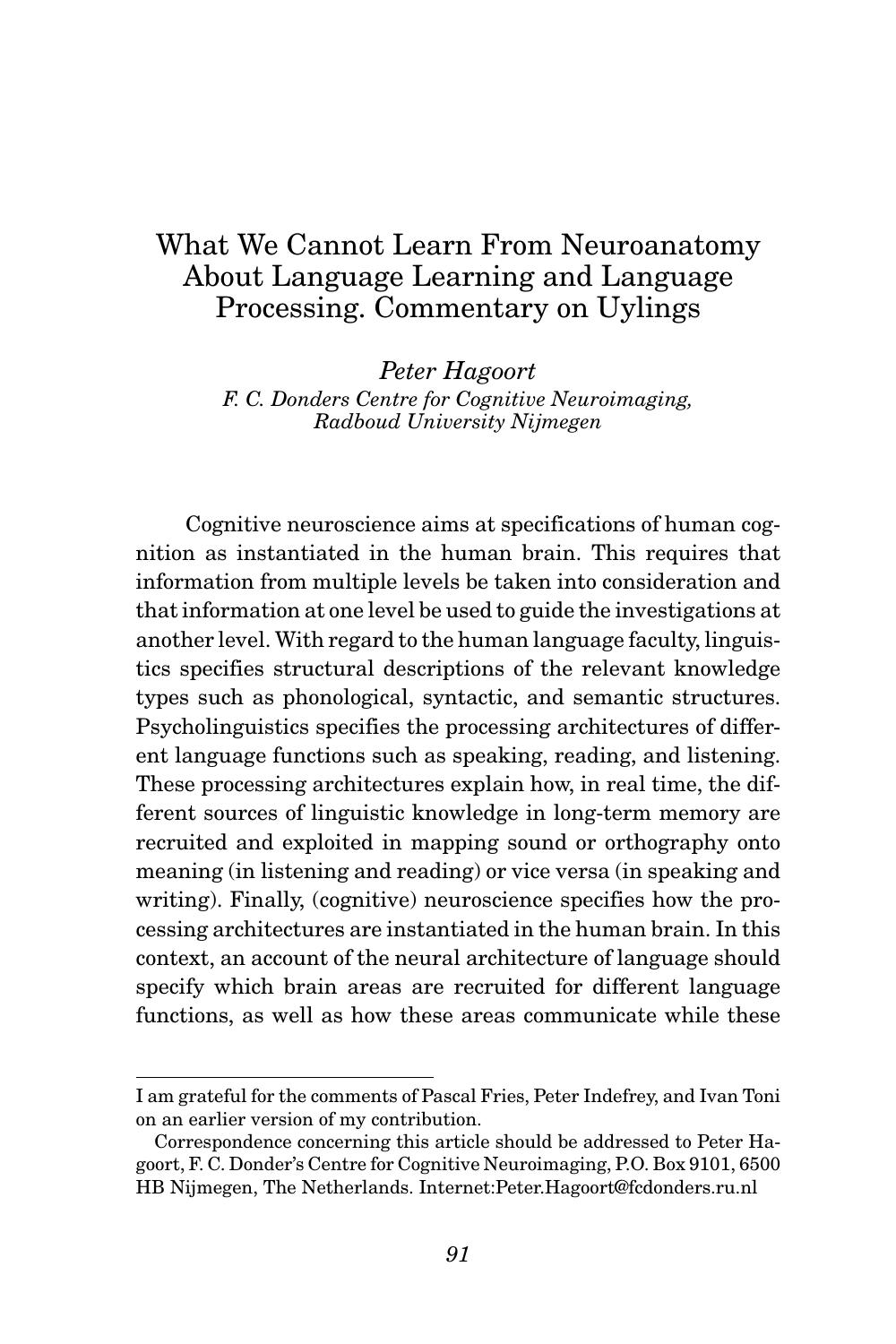functions are executed. Classically, neuropsychological data from patients with a lesion in the language-relevant cortex have been used in studies on the neural architecture of language. The advent of a whole generation of advanced neuroimaging techniques (positron-emission tomography [PET], functional magnetic resonance imaging [fMRI], magnetic-encephalography [MEG]) in the recent decades, however, replaced lesion studies as the major tool for investigating neural architecture issues.

As everyone involved in cognitive neuroscience of language realizes, it is far from trivial to relate to each other the levels of linguistic description, processing architecture, and neural hardware. This is partly due to the differences in the conceptual vocabulary in which accounts at the distinct levels are couched. However, we also suffer from the fact that we do not have a full grasp of the mapping relations between the different levels. For instance, is the mapping between specific components of the cognitive architecture and a set of anatomically defined brain areas one-to-one, one-to-many, or many-to-one (Mehler, Morton, & Jusczyk, 1984)? It would be even worse if there does not exist a transparent or lawful relation between cognitive architecture and neural architecture, as some have claimed (Fodor, 1975). In the latter case, the attempt to connect brain and behavior is a useless endeavor. I take the success of cognitive neuroscience in many domains of cognition as an indication that even in the absence of full knowledge about the exact nature of the mapping relation between cognitive and neural architectures, this relation is less opaque and more direct than proponents of the functional stance have claimed. Such is the general assumption underlying cognitive neuroscience research. Within this broad framework of cognitive neuroscience, one has to look in more detail what the constraints and contributions of different subdomains are in designing a full account of the neurocognition of language. In the remainder, I will focus on the constraints from neuroanatomy, a field that is discussed in this volume by Uylings.

A prime example of the contribution of neuroanatomy is the famous map by Brodmann (1869–1918). This map consists of 47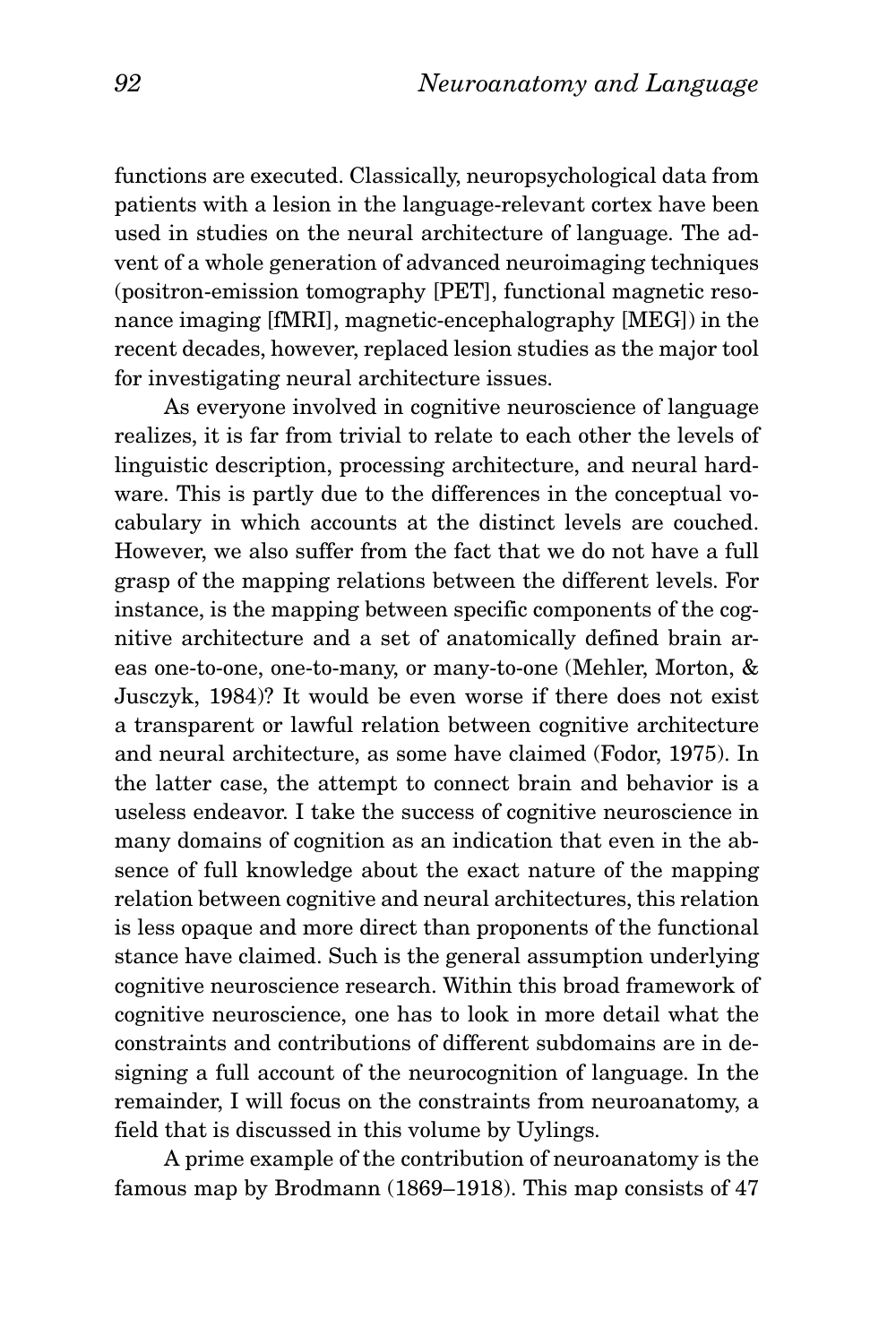different areas, usually referred to by expressions such as BA 44 for Brodmann Area 44. The numbers of the Brodmann Areas were determined by the order in which Brodmann went through the brain, analyzing one area after the other. Brodmann's classification is based on the cytoarchitectonics of the brain, which refers to the structure, form, and position of the cells in the six layers of the cortex. Quantification was done by Brodmann on postmortem brains. These were sectioned into slices of 5–10  $\mu$ m thickness that underwent Nissl staining and were then inspected under the microscope. In this way, the distribution of different cell types across cortical layers and brain areas could be determined. Even today, Brodmann's map, which was published in 1909, is seen as a hallmark in the history of neuroscience. It was published in Leipzig by the publisher Barth after almost 10 years of hard work under the title *Vergleichende Lokalisationslehre der Grosshirnrinde in ihren Prinzipien dargestellt auf Grund des Zellenbaues*. Brodmann's work reveals that the composition of the six cortical layers, in terms of cell types, varies across the brain. Also, cell numbers can vary. The primary visual cortex, for instance, has about twice as many neurons per cortical column as other brain areas (Amaral, 2000).

The classical view among neuroanatomists is that these architectural differences in brain structure are indicative of functional differences and, conversely, that functional differences demand differences in architecture (Bartels & Zeki, 2005; Brodmann, 1905; Vogt & Vogt, 1919; Von Economo & Koskinas, 1925). Following the classical view, through different ways of characterizing brain structure (i.e., cyto-, myelo-, and receptorarchitectonics; Zilles & Palomero-Gallagher, 2001), brain areas can be identified, for which differences in structural characteristics imply functional differences. From this view, it follows that one should look for the structural features that determine why a particular brain area can support, for instance, the processing of a first or second language.

In contrast to the classical view in neuroanatomy, more recent accounts have argued that from a computational perspective,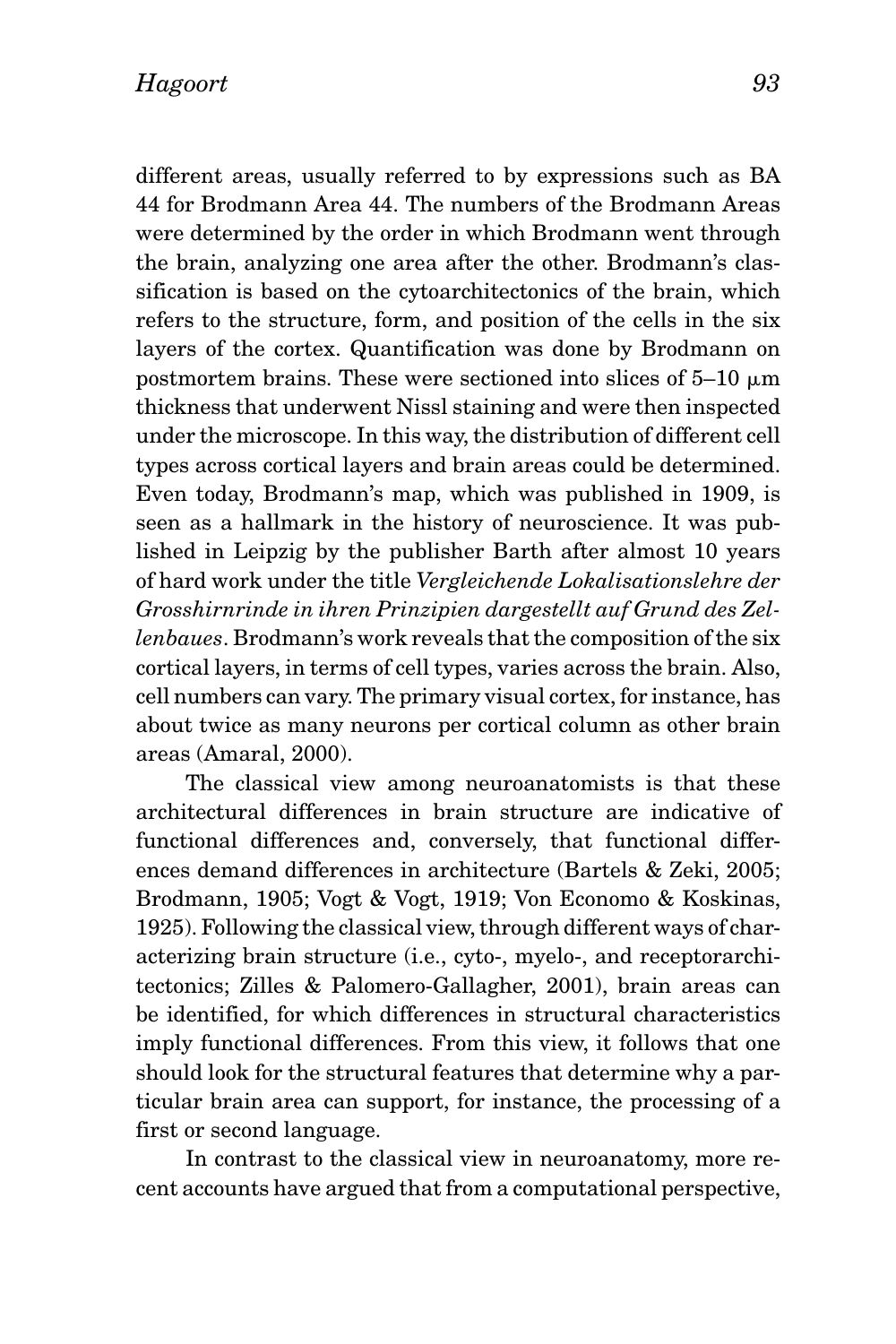different brain areas are very similar. For instance, Douglas and Martin (2004) argued that

The same basic laminar and tangential organization of the excitatory neurons of the neocortex, the spiny neurons, is evident wherever it has been sought. The inhibitory neurons similarly show a characteristic morphology and patterns of connections throughout the cortex (...) all things considered, many crucial aspects of morphology, laminar distribution, and synaptic targets are very well conserved between areas and between species. (p. 439)

Functional differences between brain areas are in this perspective mainly due to variability of the input signals in forming functional specializations. Domain specificity of a particular piece of cortex might thus not so much be determined by heterogeneity of brain tissue, but by the way in which its functional characteristics are shaped by the input.

Recent neuroimaging studies provide support for this view. A number of remarkable forms of neural plasticity have been reported in recent years. I will here discuss one example. In a recent study by Amedi, Raz, Pianka, Malach, and Zohary (2003), the authors report that they found increased activation in the primary visual cortex (V1) during a verbal memory task in congenitally blind subjects. Moreover, the stronger the activation in V1, the better the memory performance. If the structural properties of V1 had been decisive for its functional capacities, then it would be hard to see how the same neurons that in seeing people support vision could be recruited in the blind for verbal memory. This demonstrates that the cytoarchitectonic constraints for specifications of cognitive function are rather loose. Presumably, the input and the patterns of connectivity between areas are a more relevant functional parameter than the differences in the composition of cortical layers.

With respect to the language function, comparative neuroanatomy further supports my point. In a recent study (Petrides, Cadoret, & Mackey, 2005), an area in the macaque monkey has been described that is cytoarchitectonically comparable to BA 44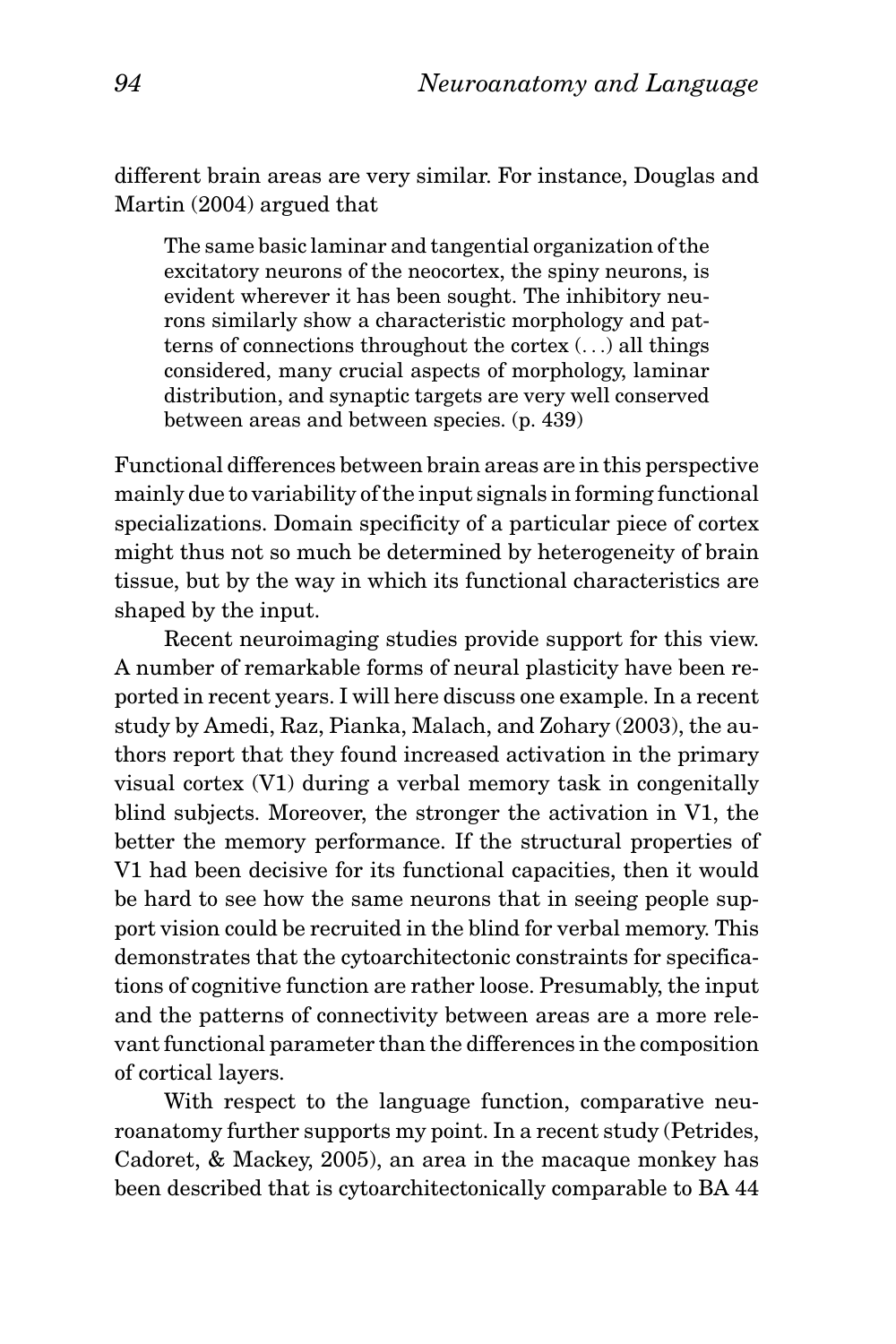in humans, which is part of Broca's area. BA 44 in humans has been found to be involved in syntactic processes, among other things. The homologous area in the macaque monkey subserves orofacial movements. One could make an argument that in the course of evolution, human language has developed out of a system of vocalizations that require the involvement of orofacial musculature. However, my point here is that whatever the evolutionary trajectory to language, an area in the macaque monkey with a very similar cytoarchitectonic structure as Broca's area has a clearly different function than in humans. This again supports the claim that the purely cytoarchitectonic constraints for specifications of cognitive functions do not seem to be very strong.

All of this does not imply that I deny the great importance of cytoarchitectonic structures for human cognition. Clearly, without these basic building blocks of the brain, cognition would not be possible. Without neurons, glia, and axons, the cognitive machinery would not work. However, the issue here is that these building blocks enter into processes of functional specialization. My claim is that the exact nature of these functional specializations is more easily inferred from an analysis of input and connectivity than by looking at the cytoarchitectonic characteristics.

What are the consequences for accounts of language learning and language processing? I suggest that important evidence can come from different patterns of brain activation for different aspects of language processing (e.g., syntax vs. semantics). At the same time, I do not think that at the moment there is much evidence for the claim that much hinges on whether a particular activation is found in, say, BA 44 rather than BA 45. An approach based on reversed inferences from structural anatomy to cognitive function does not seem well constrained enough in the light of our current knowledge. It is functional anatomy that counts, and that might provide stronger constraints than structural anatomy for specifications of the different forms of human cognition. This implies that we should look at patterns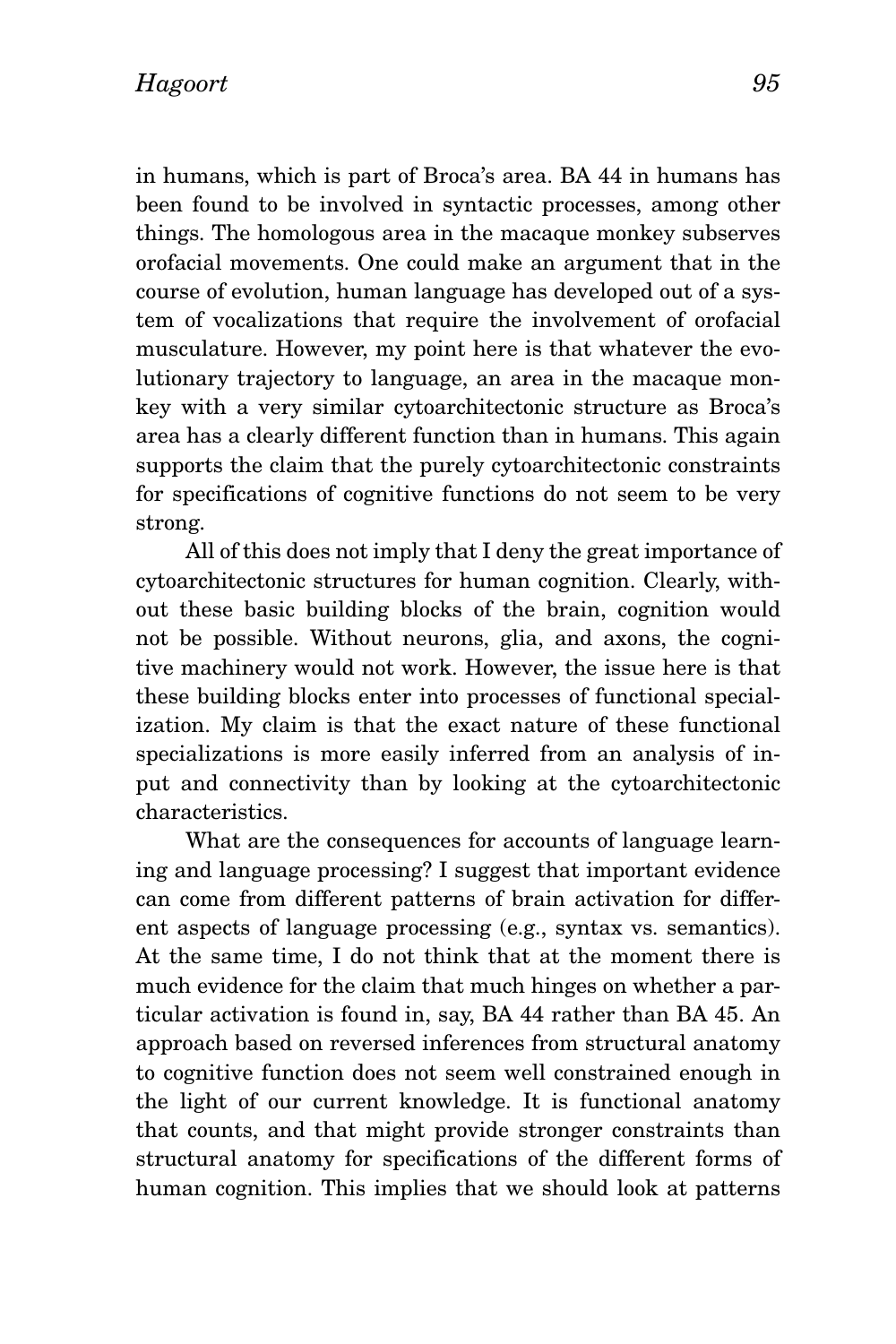of associations and dissociations in measures of brain activity. These might provide more direct insights into the neural instantiations of cognitive functions than the classical anatomical measures.

In summary, a cognitive neuroscience approach of language takes information and constraints from different levels of analysis into consideration, in the service of a full account of the neurocognition of language. The assumption hereby is that different levels can be connected in a transparent way. At the same time, not all constraints have the same force. Here it is argued that the constraints provided by the classical anatomical measures (cytoarchitectonics and myeloarchitectonics) in our current understanding are only very loose constraints for detailed specifications of cognitive functions, including language learning and language processing. However, measures of the computational features of brain tissue might provide stronger constraints. For the time being, our best bet for understanding cognitive specialization is to focus on measures of functional rather than structural neuroanatomy.

## References

- Amaral, D. G. (2000). The anatomical organization of the central nervous system. In E. R. Kandel, J. H. Schwartz, & Th. M. Jessell (Eds.), *Principles of neural science* (4th ed., pp. 317–336). New York: McGraw-Hill.
- Amedi, A., Raz, N., Pianka, P., Malach, R., & Zohary, E. (2003). Early "visual" cortex activation correlates with superior verbal memory performance in the blind. *Nature Neuroscience*, *6*, 758–766.
- Bartels, A., & Zeki, S. (2005). The chronoarchitecture of the cerebral cortex. *Philosophical Transactions of the Royal Society of London B*, *360*, 733– 750.
- Brodmann, K. (1905). Beiträge zur histologischen Lokalisation der Grosshirnrinde. Dritte Mitteilung: Die Rindenfelder der niederen Affen. *Journal of Psychology and Neurology*, *4*, 177–226.
- Douglas, R. J., & Martin, K. A. (2004). Neuronal circuits of the neocortex. *Annual Review of Neuroscience*, *27*, 419–451.

Fodor, J. D. (1975). *The language of thought*. New York: Thomas Y. Crowall.

Mehler, J., Morton, J., & Jusczyk, P. W. (1984). On reducing language to biology. *Cognitive Neuropsychology*, *1*, 83–116.